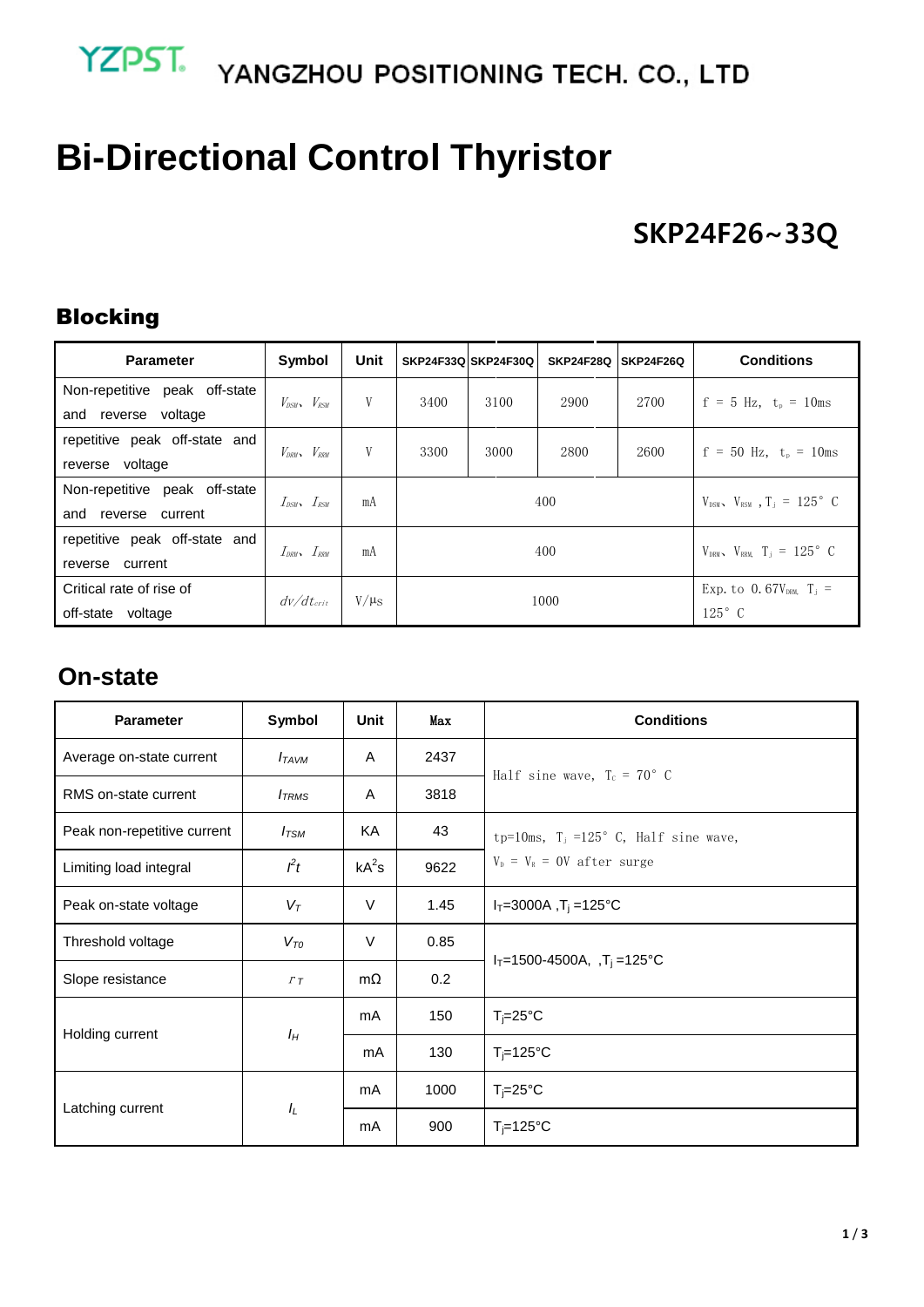# YZPST. YANGZHOU POSITIONING TECH. CO., LTD

## **Switching**

# **SKP24F26~33Q**

| <b>Parameter</b>            |     | Symbol                      | Unit      | Max  | <b>Conditions</b>                                          |                                        |  |
|-----------------------------|-----|-----------------------------|-----------|------|------------------------------------------------------------|----------------------------------------|--|
| Critical rate of rise of    |     |                             | $A/\mu s$ | 200  | $V_D \le 0.67 V_{DRM}$ , T <sub>i</sub> =125°C, f=50Hz     |                                        |  |
| on-state current            |     | di/dt <sub>crit</sub>       |           |      | $I_{TRM}$ $\leq$ 2400A, $I_{FG}$ = 2.0 A , $t_r$ = 0.5 µs, |                                        |  |
| Circuit-commutated turn-off |     | $t_{\scriptscriptstyle{G}}$ | μs        | 700  | $V_D \leqslant 0.67 V_{DRM}$                               | $ITRM = 2000A$<br>$T_i = 125^{\circ}C$ |  |
| time                        |     |                             |           |      | $dv_D/dt = -30 V/\mu s$                                    |                                        |  |
| Reverse                     | Min |                             | µAs       | 6000 |                                                            | $V_R = 200 V,$                         |  |
| recovery                    |     | Qrr                         |           |      |                                                            |                                        |  |
| charge                      | Max |                             | µAs       | 8000 |                                                            | $di$ di $/dt$ = -10 A/ $\mu$ s         |  |

## **Triggering**

| <b>Parameter</b>           | Symbol                      | Unit | Min | Max  | <b>Conditions</b>                          |
|----------------------------|-----------------------------|------|-----|------|--------------------------------------------|
| Gate-trigger voltage       | $V_{GT}$                    | V    |     | 2.50 | $Tj = 25^{\circ} C$                        |
| Gate-trigger current       | $I_{\mathit{GT}}$           | mA   |     | 300  | $Tj = 25^{\circ} C$                        |
| Gate non-trigger voltage   | $V_{\scriptscriptstyle GD}$ | V    | 0.3 |      | $V_{D} = 0.4*V_{DRM}$ Tj = 125° C          |
| Gate non-trigger current   | $I_{\text{GP}}$             | mA   | 10  |      | $V_{\rm p} = 0.4*V_{\rm DRM}$ T j = 125° C |
| Peak forward gate voltage  | $V_{FGM}$                   | V    |     | 12   |                                            |
| Peak forward gate current  | $I_{FGW}$                   | А    |     | 10   |                                            |
| Peak resverse gate voltage | $V_{RCM}$                   | V    |     | 10   |                                            |
| Average gate power loss    | $P_{\rm G}$                 | W    |     | 3.0  |                                            |

### **Thermal**

| <b>Parameter</b>                        |     | Symbol              | Unit         | Max            | <b>Conditions</b>  |
|-----------------------------------------|-----|---------------------|--------------|----------------|--------------------|
| Operating junction<br>temperature range |     | $T_{j \text{ max}}$ | $^{\circ}$ C | 125            |                    |
| Storage                                 | Min |                     | $\degree$ C  | $-40$          |                    |
| temperature<br>range                    | Max | $T_{j, stg}$        |              | 140            |                    |
| Thermal resisitance junction<br>to case |     | $R_{th\!}$          | K/kW         | 20             | Sigle-side cooled  |
|                                         |     |                     | K/kW         | 10             | Double-side cooled |
| Thermal resisitance case to             |     |                     | K/kW         | $\overline{4}$ | Single-side cooled |
| heatsink                                |     | $R_{thCH}$          | K/kW         | $\overline{2}$ | Double-side cooled |